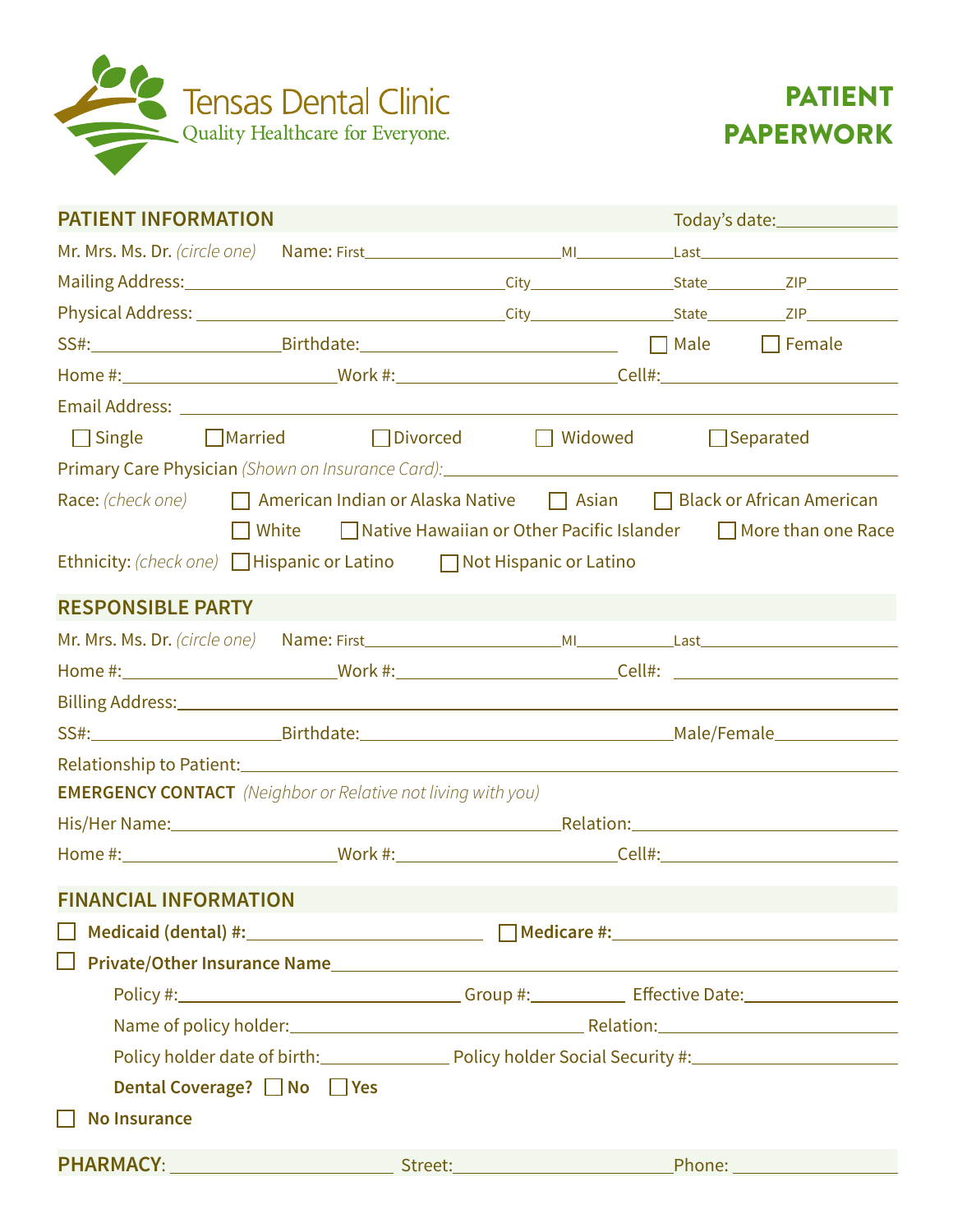

# MEDICAL & DENTAL HISTORY

# **PATIENT NAME: TODAY'S DATE:**

 $\overline{a}$ 

Reason for today's visit:

Are you allergic to any medications? **YES NO** If yes, please list:

Have you ever had dental anesthesia (Novocain) or local anesthesia (lidocaine)? **YES NO**

Any bad reactions? **YES NO** Explain, if yes:

List all medications you are currently takings *(including prescriptions, OTC meds, vitamins, herbals)*

## **DO YOU CURRENTLY HAVE, OR HAVE YOU EVER HAD ANY OF THE FOLLOWING DISEASE OR CONDITIONS:**

| <b>LUNGS</b><br><b>Bronchitis</b><br>Emphysema<br>Asthma<br><b>Chronic Cough</b><br><b>Tuberculosis</b><br><b>Shortness of Breath</b>                                                                         | <b>YES</b>                                     | <b>NO</b> | <b>OTHER SYSTEMIC</b><br><b>Diabetes</b><br>Lupus<br><b>Thyroid Disease</b><br><b>Kidney Disease</b><br><b>Bladder Infections</b><br><b>Stomach Disorder</b> |            |                                              | <b>YES</b><br>$\Box$<br>$\Box$<br>$\Box$<br>П  | <b>NO</b>                                          | <b>SOCIAL HISTORY</b><br>Do you Smoke?<br>Do you drink alcohol?<br>If yes, ______ per day<br>Do you use IV drugs?                             | <b>YES</b><br>$\Box$<br>$\Box$<br>$\Box$ | <b>NO</b><br>$\Box$ |
|---------------------------------------------------------------------------------------------------------------------------------------------------------------------------------------------------------------|------------------------------------------------|-----------|--------------------------------------------------------------------------------------------------------------------------------------------------------------|------------|----------------------------------------------|------------------------------------------------|----------------------------------------------------|-----------------------------------------------------------------------------------------------------------------------------------------------|------------------------------------------|---------------------|
| <b>CADRIOVASCULAR</b><br><b>High Blood Pressure</b><br><b>Heart Attack</b><br><b>Heart Murmur</b><br><b>Irregular Heartbeat</b>                                                                               | <b>YES</b><br>$\Box$<br>$\mathbf{I}$<br>$\Box$ | <b>NO</b> | <b>Epilepsy/Convulsions</b><br>Fainting/Seizures<br>Anxiety/Depression<br><b>Mental Disorder</b><br><b>Glasses or Contacts</b>                               |            | Arthritics/Joint Disformity [                | $\Box$<br>$\Box$<br>$\Box$<br>$\Box$<br>$\Box$ |                                                    | <b>INFECTIOUS DISEASES YES</b><br><b>HIV/AIDS</b><br>Hepatitis A, B, or C<br>Syphilis/other sexually<br>transmitted diseases                  | $\mathbf{1}$<br>$\Box$<br>$\Box$         | <b>NO</b><br>$\Box$ |
| Pacemaker<br><b>Varicose Veins</b><br><b>Blood Clots</b><br><b>Bleeding Disorder</b><br><b>Prolonged Bleeding</b>                                                                                             |                                                |           | Anemia<br><b>Stroke</b><br><b>Liver Disease</b><br>Cancer<br><b>Type:_____________</b>                                                                       |            |                                              | $\Box$<br>$\Box$<br>$\Box$<br>$\Box$           |                                                    | <b>FEMALES</b><br>Are you pregnant?<br>Could you be pregnant?<br>Date of last menstrual Cycle _______<br>Type of birth control ______________ | <b>YES</b><br>$\Box$<br>$\Box$           | <b>NO</b>           |
| <b>PATIENT DENTAL HISTORY</b><br>Bleeding gums while brushing or flossing<br>Teeth sensitivity to hot or cold liquids/foods<br>Teeth sensitivity to sweet or sour liquids/foods<br>Pain in any of your teeth? |                                                |           |                                                                                                                                                              | <b>YES</b> | <b>NO</b><br>$\Box$<br>$\Box$<br>Г<br>$\Box$ |                                                | Frequent headaches?                                | Clench or grind your teeth?<br>Do you bite your lips or cheeks frequently?<br>Have you ever had any difficult                                 | <b>YES</b>                               | <b>NO</b>           |
| Any sore or lumps in or near your mouth?<br>Had any head, neck, or jaw injuries?<br>Ever experienced any of the following<br>problems in your jaw?                                                            |                                                |           |                                                                                                                                                              |            | Г                                            |                                                | extractions in the past?<br>following extractions? | Have you had any orthodontic treatments?<br>Have you ever had prolonged bleeding                                                              |                                          |                     |
| - Clicking<br>- Pain (joint, ear, side of face)<br>- Difficulty in opening or closing<br>- Difficulty in chewing                                                                                              |                                                |           |                                                                                                                                                              |            |                                              |                                                | of your gums?                                      | Have you ever had instruction on the<br>correct method of brushing your teeth?<br>Have you ever had instruction on the care                   | H                                        |                     |

*I hereby declare that I have honestly and completely answered the above questions to the best of my knowledge. I understand that it is my obligation and responsibility to notify Tensas Dental Clinic of any changes in my medical condition or medications during the course of my treatment or at follow up visits.*